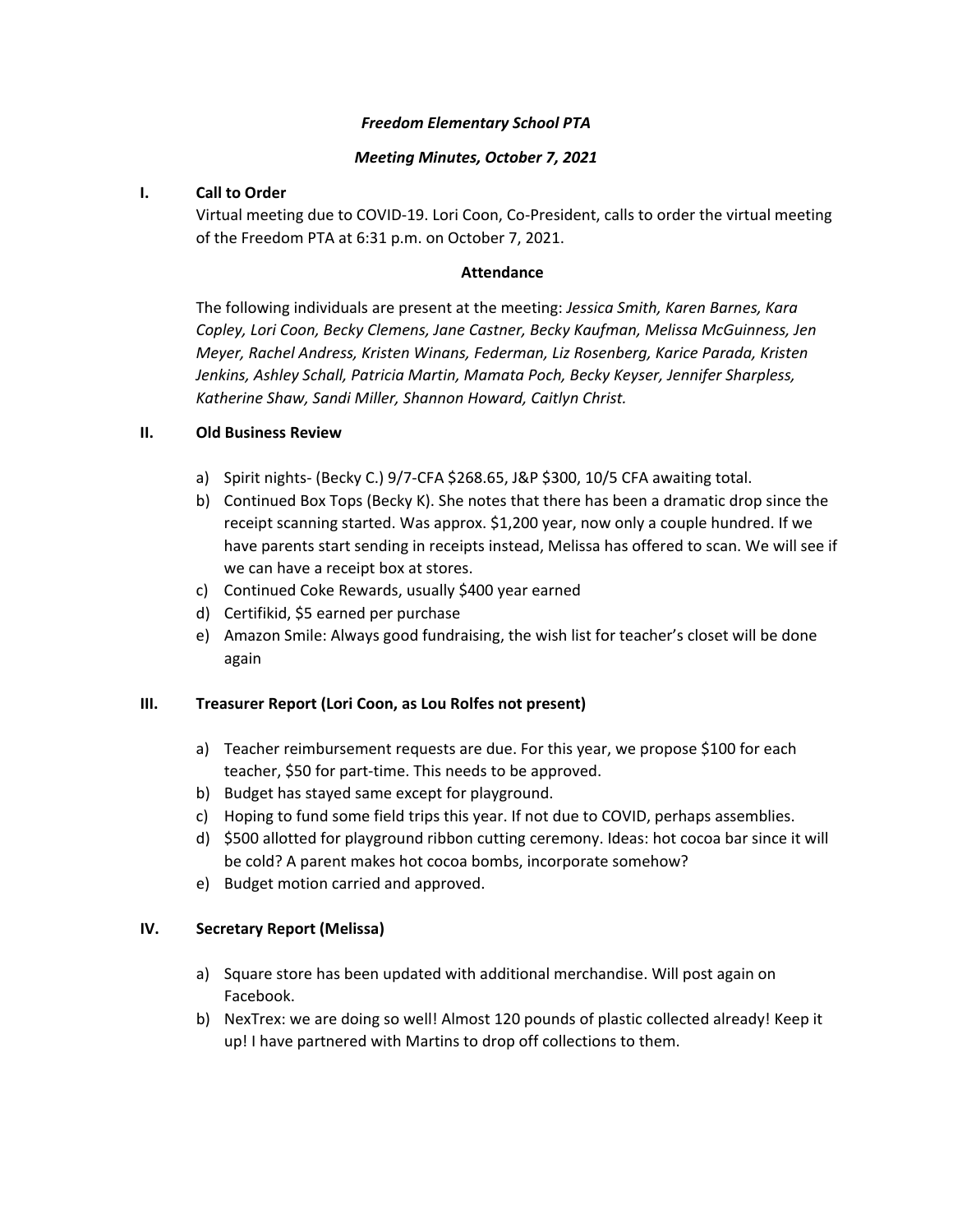# **V. Principal/Playground report: Jessica Smith**

- a) School is getting back to normal routine. New individuals hired for lunchroom and classroom assistants.
- b) Some volunteers will be allowed INSIDE the school hopefully soon. Outdoor visitors will be allowed for the Fun Run.
- c) Playground is scheduled to ship on 11/15, installation scheduled to begin on 11/22. There will be an orange construction fence around the work area. Children will be allowed outside depending on the level of construction on particular days.

# **VI. Vice-Principal Report: Karen Barnes**

Question regarding behavior incentive budget. It was \$2,000, but now budget says \$850. Lori has amended.

# **VII. Teacher Report: Ms. Castner**

Nothing to report, but she thanks the PTA for the donations for the teacher supply closet. It is much appreciated by all!

# **VIII. President Report: Lori Coon**

Redistricting meeting was held on 10/4/21. Next meeting is 10/18/21. Nothing new to report.

# **IX. Fundraising and upcoming spirit nights: Becky Clemens**

- a) Glory Days, all month. Need itemized receipt. We will get 10%.
- b) Bupperts, all month. Mention Freedom. Hayrides included!
- c) 10/20 Chipotle, 11/2 CFA (this will continue on  $1<sup>st</sup>$  Tuesday of each month), 11/22 Panera, 12/7 CFA, 12/14 Five Guys, 5 Below, hopefully the weak of Black Friday.
- d) Ideas? Player's Fun Zone, Seafood Legend, Krispy Kreme again
- e) FUN RUN! 11/4, rain date 11/5. Raised \$28k last year, and we spent \$5k on the shirts. Looking to do something different than shirts this year.
- f) Penny Wars- Jen Meyer is willing to head this up again. Maybe tie this in with a charity event for the community?

# **X. Committee Chairs needed for Open Positions**

- a) Treasurer for next year (shadow Lou)
- b) IT Chair
- c) Spirit Nights
- d) Environmental Club (Melissa would like to head. Ms. Castner advises that she and Ms. VanFossen will support)
- e) New Hoffy Mascot needed
- f) Sunshine Committee (Janitors, Secretary Day, Bus Driver Appreciation, etc)